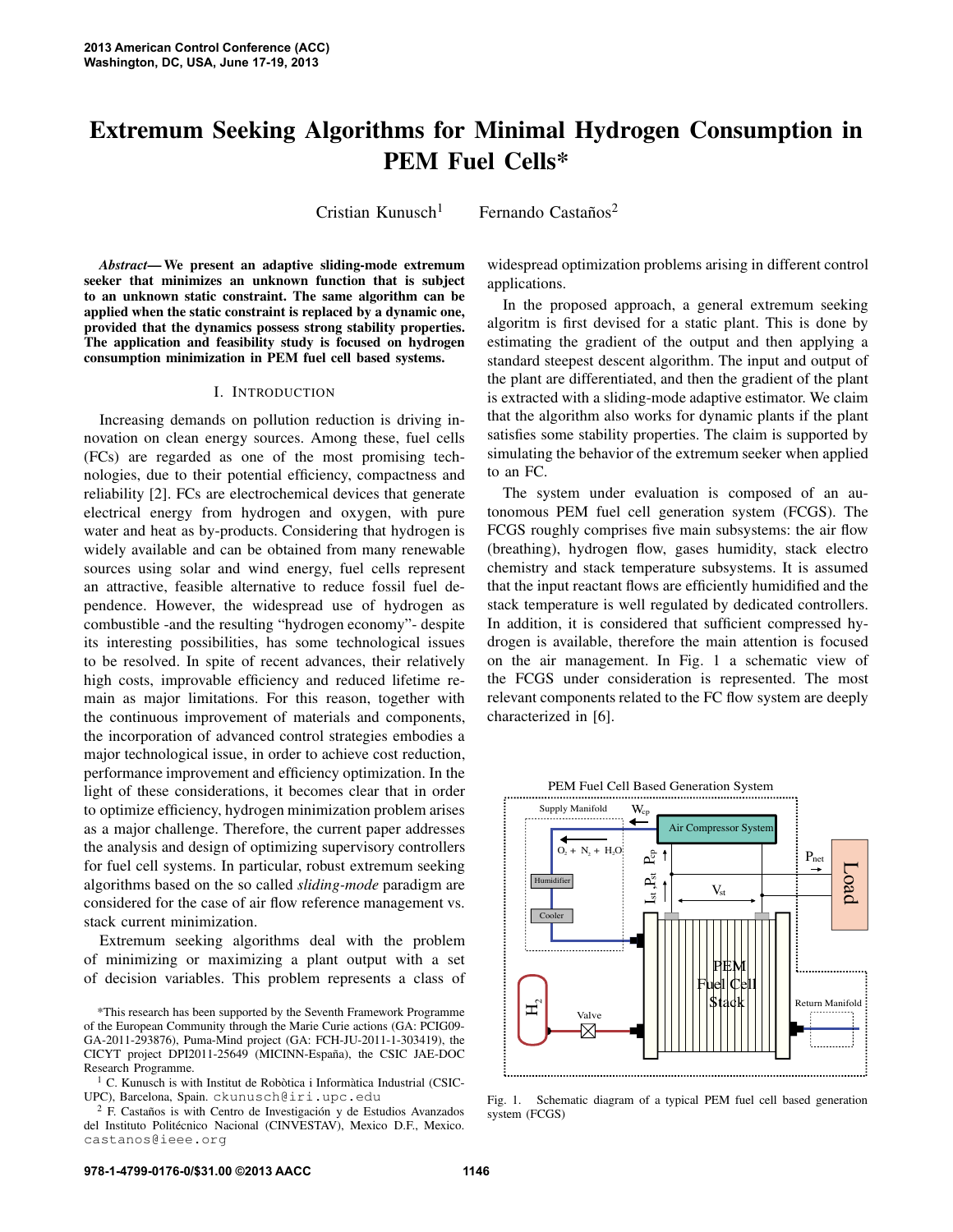#### II. ADAPTIVE EXTREMUM SEEKING

*A. Static case*

Consider the problem of minimizing a smooth real-valued objective function

$$
y = h(x, u) , \quad x \in \mathbb{R}^n , u \in \mathbb{R} , \qquad (1)
$$

subject to the constraint  $0 = f(x, u)$  and let us state the following assumptions.

*Assumption 1:* There exists a smooth function  $\phi : \mathbb{R} \to \mathbb{R}^n$ such that

$$
0 = f(x, u)
$$
 if and only if  $x = \phi(u)$ .

*Assumption 2:* The function  $H(u) := h(\phi(u), u)$  is twice continuously differentiable and there is an open interval  $\mathscr D$ of interest, such that:

1) The inequalities

$$
\rho_1 \leq \frac{\partial^2 H}{\partial u^2}(u) \leq \rho_2
$$

hold for some  $\rho_1, \rho_2 > 0$  and all  $u \in \mathcal{D}$ . (Hence, *H* is strictly convex when restricted to  $\mathscr{D}$ .)

2) The set

$$
\mathscr{Z} := \left(\frac{\partial H}{\partial u}\right)(\mathscr{D}) = \left\{z \in \mathbb{R} : z = \frac{\partial H}{\partial u}(u), u \in \mathscr{D}\right\}
$$

contains the origin.

If  $\phi$  and *h* were known, then the optimal pair

$$
(x^*, u^*) = \underset{0=f(x,u), u \in D}{\text{arg min}} h(x, u)
$$
 (2)

could be easily found by solving

$$
0 = \frac{\partial H}{\partial u}(u^*) = \left(\frac{\partial h}{\partial x}\frac{\partial \phi}{\partial u} + \frac{\partial h}{\partial u}\right)(u^*)
$$
(3)

(such a solution always exists under condition (2)) and setting  $x^* = \phi(u^*)$ . On the other hand, the optimization problem becomes more challenging and of greater practical interest when *y* is available (e.g., from measurements) but  $\phi$ and *h* are *not known*. To solve this problem, we suggest to estimate  $\frac{\partial H}{\partial u}$  and feed it to a continuous-time steepest descent algorithm

$$
\dot{u}(t) = -\mathbf{1}_{[t_1,\infty)}(t) \cdot k_u z(t) + d(t) , \qquad (4)
$$

where  $z(t) \in \mathbb{R}$  is an estimate of  $\frac{\partial H}{\partial u}$  at time *t*,  $k_u \in \mathbb{R}$  is the algorithm gain and  $\mathbf{1}_{[t_1,\infty)}$ :  $\mathbb{R} \to \{0,1\}$  is the indicator function of the interval  $[t_1, \infty)$ , i.e., we 'turn'  $k_u z(t)$  'on' only when  $t \geq t_1$ . The switching time is to be defined later (see  $(12)$ ). The term  $d(t)$  is a differentiable signal included to ensure a persistent excitation for the estimator. It is chosen in such a way that it satisfies the bounds

$$
|d(t)| \le \bar{d}_0 \quad \text{and} \quad |d(t)| \le \bar{d}_1,
$$

where  $\bar{d}_0$  and  $\bar{d}_1$  are positive constants to be determined later.

We propose an adaptive sliding-mode estimator of the form

$$
\dot{z}(t) = k_z \text{sign}((\dot{y} - z\dot{u})\dot{u})(t) , \quad z(0) = 0 . \tag{5}
$$

where  $k_z \in \mathbb{R}$  is the estimator gain and *y* is obtained using the uniform exact differentiator described in Section II-C.

*Lemma 1:* Suppose that  $\dot{u}(t) \neq 0$  almost everywhere (a.e.) (this is our persistence of excitation condition), let  $k<sub>z</sub>$  be such that

$$
k_z \ge \rho_2(k_u|z| + \bar{d}) + \delta_0 , \quad z \in \mathscr{Z} \tag{6}
$$

for some  $\delta_0 > 0$  and suppose that  $\frac{\partial H}{\partial u}(t) \in \mathscr{Z}$  for  $t \geq 0$ . Then, the solutions  $z(t)$  of the estimator (5) converge to  $\frac{\partial H}{\partial u}(t)$  in finite time.

*Proof:* Notice that

$$
\dot{y}(t) = \frac{\partial h}{\partial x}\dot{x}(t) + \frac{\partial h}{\partial u}\dot{u}(t)
$$

and  $\dot{x}(t) = \frac{\partial \phi}{\partial u}$  $\frac{\partial \varphi}{\partial u}\dot{u}(t)$ , so we have

$$
\dot{y}(t) = \left(\frac{\partial h}{\partial x}\frac{\partial \phi}{\partial u} + \frac{\partial h}{\partial u}\right)\dot{u}(t) = \frac{\partial H}{\partial u}\dot{u}(t) \,. \tag{7}
$$

Using (7) we can rewrite (5) as  $\dot{z}(t)$  =  $k_z$  sign  $\left(\left(\frac{\partial H}{\partial u} - z\right) \dot{u}^2\right)(t)$ . Since  $\dot{u}(t) \neq 0$  almost everywhere, we have  $\dot{z}(t) = k_z \text{sign}\left(\frac{\partial H}{\partial x} - z\right)$ 

$$
\dot{z}(t) = k_z \operatorname{sign}\left(\frac{\partial H}{\partial u} - z\right)(t) \quad \text{a.e.} \tag{8}
$$

Let  $s := \frac{\partial H}{\partial u} - z$  be the sliding variable. Its time derivative is given by

$$
\dot{s}(t) = \frac{\mathrm{d}}{\mathrm{d}t} \frac{\partial H}{\partial u}(t) - \dot{z}(t) = -k_z \text{sign}(s(t)) + \frac{\mathrm{d}}{\mathrm{d}t} \frac{\partial H}{\partial u}(t) \text{ a.e. (9)}
$$

Now we can take the standard approach to prove that  $s(t) \rightarrow 0$ in finite time: Define a Lyapunov function  $V_s(s) = s^2/2$  and compute its time derivative along the trajectories of (9), i.e.,

$$
\dot{V}_s(t) = s \cdot \dot{s}(t) \le -|s| \left( k_z - \left| \frac{d}{dt} \frac{\partial H}{\partial u} \right| \right) (t) \le
$$
\n
$$
\le -|s| (k_z - \rho_2 |u|) (t) \quad \text{a.e.} \tag{10}
$$

(with a slight abuse of notation, we have set  $V_s(t) = V_s(s) \circ$ *s*(*t*)). From  $|\dot{u}| \le k_u |z| + \bar{d}$  (cf. (4)), (6) and (10), we have

$$
\dot{V}_s(t) \le -\delta_0 |s(t)| \quad \text{a.e.} \tag{11}
$$

Thus, the time derivative is negative. This proves that the point  $s = 0$  is an asymptotically stable equilibrium of (9). To show convergence in finite time, notice that (10) can be rewritten as

$$
\dot{V}_s(t) \leq -\delta_0 \sqrt{V_s(t)} \quad \text{a.e.,}
$$

which implies that [9]

$$
V_s(t) \leq \left(\sqrt{V_s(0)} - \frac{\delta_0}{2}t\right)^2.
$$

It follows that at the time

$$
t_1 = 2 \frac{\sqrt{V_s(s(0))}}{\delta_0} \tag{12}
$$

we have  $V_s(t_1) = 0$  (hence  $s(t_1) = 0$ ).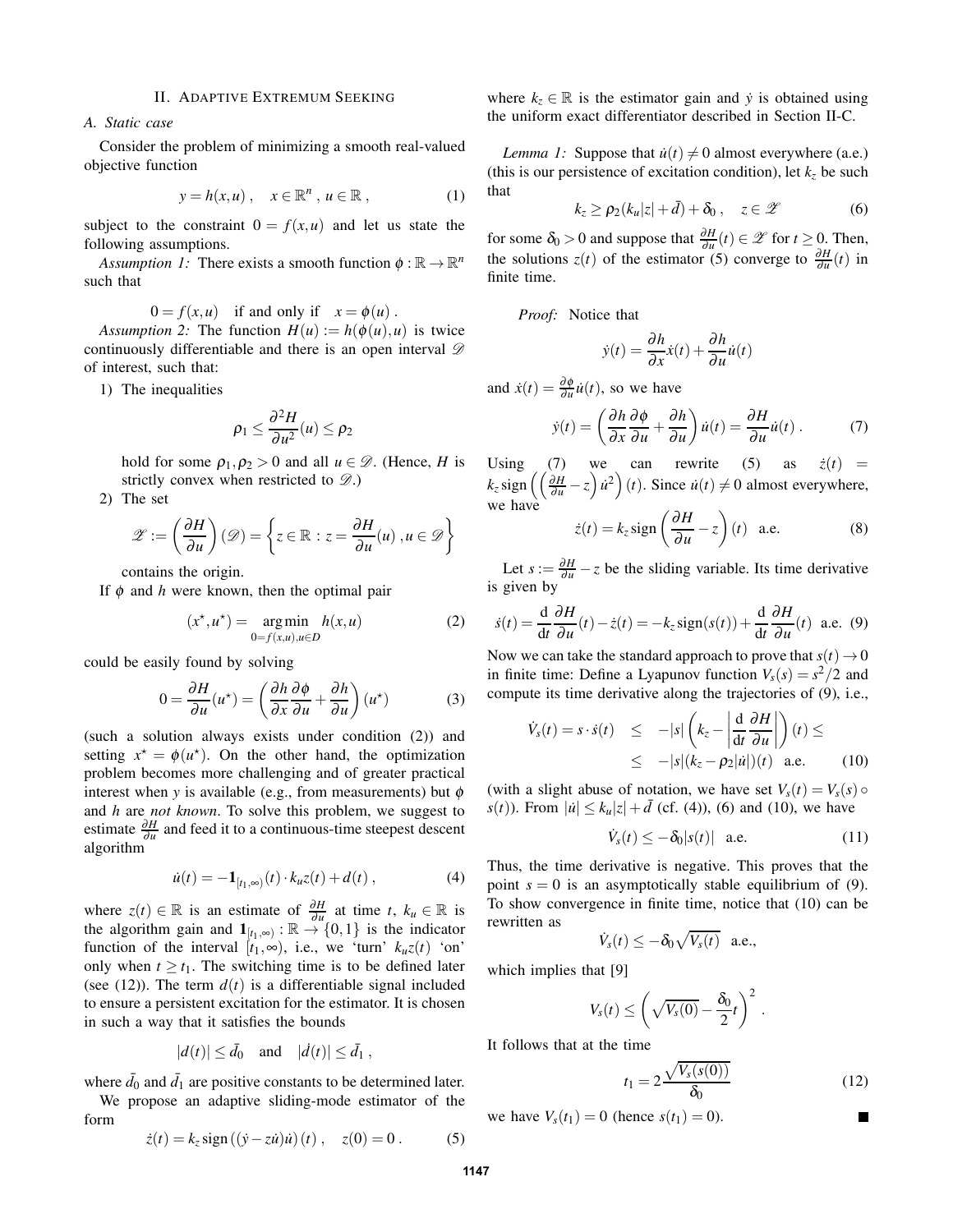

Fig. 2. Proof of Theorem 1

*Remark 1:* Instead of (12) (which requires knowledge of  $s(0)$ , the switching time  $t_1$  can be determined online by monitoring the error  $e := \dot{y} - z\dot{u}$  and marking the time where  $e = 0$  with  $\dot{u} \neq 0$ .

Because of the presence of  $d(t)$ ,  $z = \frac{\partial H}{\partial u}$  cannot be made exactly equal to zero, but it can be driven to a small value proportional to  $\bar{d}$ .

*Theorem 1:* Let  $\mathcal{B} := \left[-\frac{d}{k_u}, \frac{d}{k_u}\right]$  and suppose that: 1)  $\mathscr{B} \subset \mathscr{Z}$ .

- 2)  $\dot{u}(t) \neq 0$  a.e. and  $k_z(z)$  satisfies (6).
- 3)  $z(t_1) \in \mathscr{Z}$ .

Then, it follows from equations (5) and (4) that  $\mathscr B$  and  $\mathscr Z$ are positive invariant sets and that  $z(t) \to \mathcal{B}$  as  $t \to \infty$ .

*Proof:* Define a candidate Lyapunov function  $V_z(z)$  =  $z^2/2$ . From Lemma 1 we know that, during the sliding motion (i.e., for  $t \ge t_1$ ),  $z(t) = \frac{\partial H}{\partial u}(t)$  so<sup>1</sup>

$$
\dot{z}(t) = \frac{\mathrm{d}}{\mathrm{d}t} \frac{\partial H}{\partial u}(t) = \frac{\partial^2 H}{\partial u^2} \dot{u}(t) = -\frac{\partial^2 H}{\partial u^2} (k_u z(t) - d(t)),
$$

and

$$
\dot{V}_z(t) = -\frac{\partial^2 H}{\partial u^2} \cdot (k_u z^2 - z \cdot d)(t) \leq -\frac{\partial^2 H}{\partial u^2} |z| \cdot (k_u |z| - d)(t).
$$

The terms  $\frac{\partial^2 H}{\partial u^2}$  $\frac{\partial^2 H}{\partial u^2}$  and  $k_u |z| - \bar{d}$  are positive whenever  $z \in \mathscr{Z}$  and  $z \notin \mathcal{B}$ , respectively. Thus,  $\dot{V}_z$  is negative whenever  $z \in \mathcal{Z} - \mathcal{B}$ and |*z*| decreases monotonically whenever  $z \in \mathcal{Z} - \mathcal{B}$ . This implies that  $\mathscr B$  and  $\mathscr Z$  are positive invariant sets and that  $z(t) \to \mathscr{B}$  as  $t \to \infty$  whenever  $z(t_1) \in \mathscr{Z}$  (see Fig. 2).

Theorem 1 suggests the following practical considerations for designing the extremum seeker  $(4)$ ,  $(5)$ :

- 1) Choose a gain  $k<sub>u</sub>$  for the steepest-descent algorithm, a constant  $\delta_0 > 0$  and a strict subinterval  $\mathscr I$  of  $\mathscr D$  of initial conditions for *u*.
- 2) For  $d(t)$ , use a periodic signal with zero average and amplitude  $\bar{d}$ . Choose  $\bar{d}$  small enough so that (a)
	- a)  $\mathscr{B} \subset \mathscr{Z}$
	- b)  $u(0) \in \mathcal{I}$  implies  $u(t) \in \mathcal{D}$  for all  $t \in [0, t_1]$  (this ensures that  $z(t_1) \in \mathscr{Z}$ ).
- 3) Set the estimator gain as  $k_z(z) = k_u |z| + \bar{d} + \delta_0$ .

### *B. Dynamic case*

To alleviate the notation, we will now drop *t* from the functions' arguments whenever the dependence is obvious.

Consider now the problem of minimizing the output (1) that results from the dynamic relation

$$
\dot{x} = f(x, u) \tag{13}
$$

<sup>1</sup>This equation could also be obtained by applying the equivalent control method [8] to (8).

Suppose we are interested in driving the state *x* to the optimal equilibrium pair (2). If  $\frac{\partial H}{\partial u}$  was known and the equilibrium  $(\phi(u^*), u^*)$  is at least asymptotically stable, then the optimal value could be reached by setting

$$
\dot{u} = g(u) := -k_u \frac{\partial H}{\partial u}(u) ,
$$

so extremum seeking problem reduces again to the problem of estimating <sup>∂</sup>*<sup>H</sup>* ∂*u* online.

If the solutions *x* of (13) converge to  $\phi(u)$  fast enough and *x*<sup>i</sup> quickly comes close to  $\frac{\partial \phi}{\partial u}$  $\frac{\partial \varphi}{\partial u}$ *u* as well, then it makes sense to apply again the algorithm (4), (5), which we now know works for the case  $x = \phi(u)$ .

To motivate our next assumption, consider a linear system

$$
\dot{x} = Ax + Bu
$$

with *A* Hurwitz. For each constant *u*, the equilibrium is given by  $x = \phi(u) = -A^{-1}Bu$ . Let us define the error

$$
e = x - \phi(u) \tag{14}
$$

an let us compute its dynamics:

$$
\dot{e} = A(e + \phi(u)) + Bu - \frac{d}{dt}\phi(u) = Ae + A^{-1}B\dot{u}.
$$

We know from linear system theory that the error satisfies the bound (see, e.g., [10, Sec. 4.9])

$$
||e(t)|| \leq \alpha \exp(-\lambda t) ||e(0)|| + \frac{\alpha}{\lambda} ||B|| \sup_{0 \leq \tau \leq t} |u(\tau)|
$$

for some positive constants  $\alpha$  and  $\lambda$ . A similar bound can be found for  $\dot{e}$  if we compute the second derivative of the error. We have

$$
\ddot{e} = A\dot{e} - A^{-1}B\ddot{u}
$$

and

$$
\|\dot{e}(t)\| \leq \alpha \exp(-\lambda t) \|\dot{e}(0)\| + \frac{\alpha}{\lambda} \|B\| \sup_{0 \leq \tau \leq t} |\ddot{u}(\tau)|.
$$

This estimate shows that the zero-input (taking  $\ddot{u}$  as input) response decays to zero exponentially fast, while the zerostate response remains bounded for every bounded input. In other words, the dynamics for the error is input–state stable.

In the general nonlinear case, the error equation is

$$
\dot{e} = f(e + \phi(u), u) - \frac{\partial \phi}{\partial u}\dot{u}.
$$
 (15)

Notice that, for  $\dot{u} \equiv 0$  the origin  $e = 0$  is an equilibrium of (15), uniformly in *u*.

*Assumption 3:* There are exists positive constants  $\alpha$  and λ and a class  $\mathcal X$  function  $\gamma$  such that

$$
\|\dot{e}(t)\| \leq \alpha \exp(-\lambda t) \|\dot{e}(0)\| + \gamma \sup_{0 \leq \tau \leq t} |\ddot{u}(\tau)|)
$$

for all  $t \geq 0$ , uniformly in *u* and *u*<sup>*i*</sup>.

*Remark 2:* It follows form (4) and (5) that

$$
|ii| \leq k_u k_z + \bar{d}_1.
$$

so the time derivative of the error will decay, exponentially fast, to a small neighborhood of zero if  $k_u$  and  $\overline{d_1}$  are small.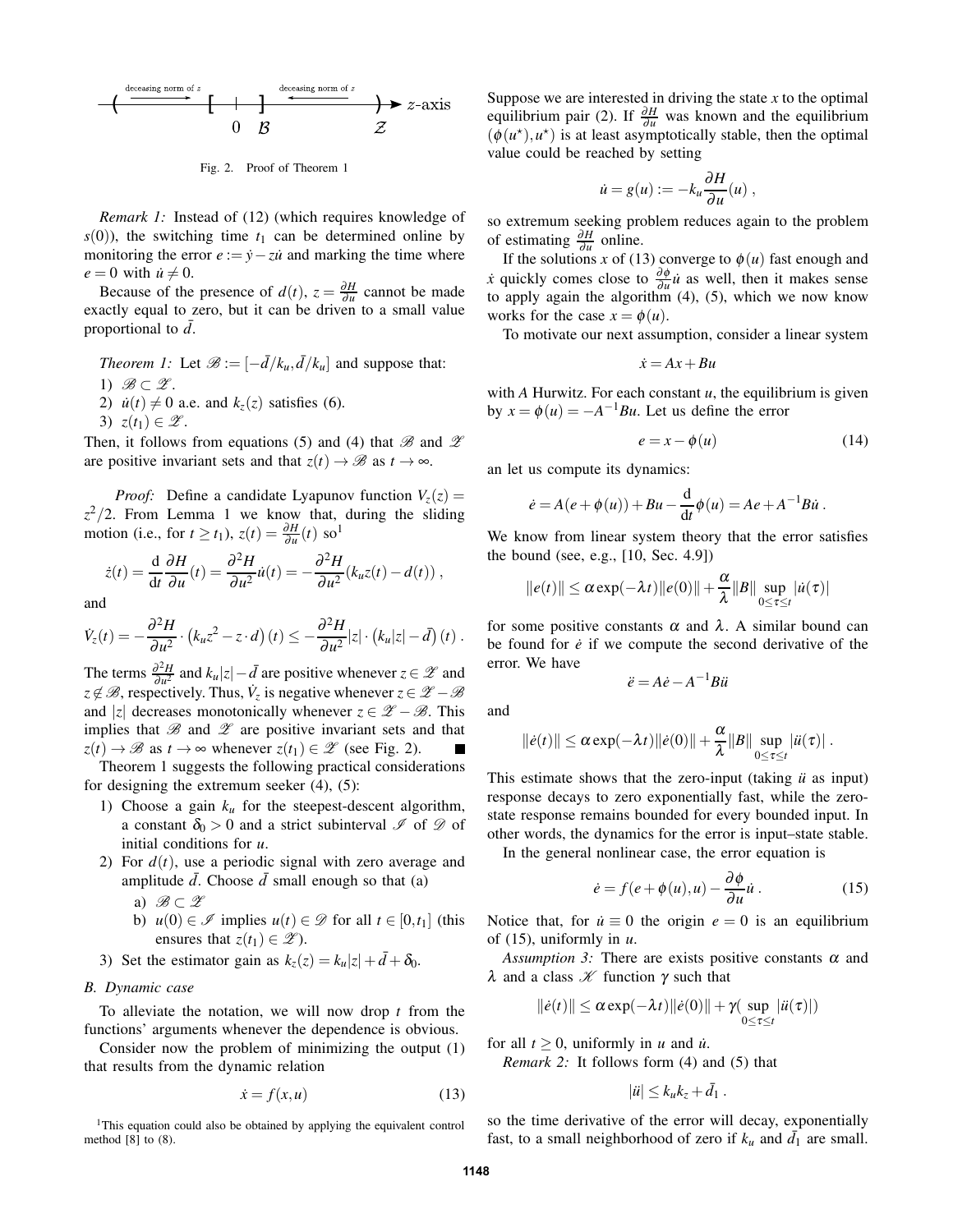Let us write the output's time derivative as

$$
\dot{y} = \frac{\partial h}{\partial x} \left( \dot{e} + \frac{\partial \phi}{\partial u} \dot{u} \right) + \frac{\partial h}{\partial u} \dot{u} = \frac{\partial H}{\partial u} \dot{u} + \frac{\partial h}{\partial x} \dot{e}
$$

(cf. equation  $(7)$ ). The estimator  $(5)$  can thus be written as

$$
\dot{z} = k_z \operatorname{sign}\left(\left(\frac{\partial H}{\partial u} - z\right) \dot{u}^2 + \frac{\partial h}{\partial x} \dot{e} \dot{u}\right)
$$

Under the persistence of excitation condition we can write

$$
\dot{z} = k_z \operatorname{sign}\left(\frac{\partial H}{\partial u} - z + \frac{\partial h}{\partial x} \frac{\dot{e}}{\dot{u}}\right) \quad \text{a.e.}
$$

or, more compactly,

$$
\dot{z} = k_z \operatorname{sign}(s), \quad s = f_1 - z + f_2, \quad f_1 := \frac{\partial H}{\partial u}, \quad f_2 := \frac{\partial h}{\partial x} \frac{\dot{e}}{\dot{u}}.
$$

At the sliding surface, *z* is equal to  $\frac{\partial H}{\partial u}$  plus an error  $f_2$ , proportional to  $k_u k_z + \bar{d}_1$  (cf. Remark 2) and inversely proportional to  $\dot{u}$ . Since  $f_2$  can grow without bound as  $\dot{u}$  gets close to zero, it is clear that it is not possible (nor desirable) to maintain the sliding motion all times. Thus, we proceed with a 'heuristic' analysis of what happens when the sliding motion occurs and when the sliding motion is lost.

By repeating the Lyapunov analysis of Section II-A, we can see that the estimator drives *z* to the sliding surface whenever

$$
k_z > |\dot{f}_1| + |\dot{f}_2| \,. \tag{16}
$$

The time derivative of  $f_1$  is not problematic and has been address in (6). Let us write

$$
f_2=\frac{f_3}{\dot{u}},\quad f_3:=\frac{\partial h}{\partial x}\dot{e},
$$

so that we can write  $\dot{f}_2$  as

$$
\dot{f}_2=\frac{\dot{f}_3\dot{u}-\ddot{u}f_3}{\dot{u}^2}\,.
$$

From the sliding condition (16) and the expressions for *f*<sup>2</sup> and  $\dot{f}_2$  we arrive at the following two possibilities:

- 1)  $\dot{u}$  is large enough. Then the sliding condition holds and *z* tracks  $\frac{\partial H}{\partial u} + f_2$  with  $f_2$  small.
- 2)  $\dot{u}$  is too small. Then the sliding condition does not hold and *z* does not track  $\frac{\partial H}{\partial u} + f_2$  with  $f_2$  large.

In the numerical experiments performed so far, by setting  $k_z$  high enough, the tracking error  $z - \frac{\partial H}{\partial u}$  can be made reasonably small.

# *C. Uniform Exact Differentiator*

The time functions  $\dot{u}$  and  $\dot{y}$  can be computed with a uniform exact differentiator [1], a differentiator based on the generalized super twisting algorithm [7].

Let  $\eta(t)$  be a Lebesgue-measurable function defined on  $[0, \infty)$  and take it as the input signal. Suppose that  $\eta(t)$  can e decomposed as

$$
\eta(t) = \eta_0(t) + v(t)
$$

where  $\eta_0(t)$  is the unknown base signal that we wish to differentiate and  $v(t)$  corresponds to a uniformly bounded noise signal. We assume that  $\eta_0(t)$  is twice continuously differentiable and that the first derivative is Lipschitz with known Lipschitz constant  $L > 0$ .

Define the error signal  $\sigma = z_0 - \eta$  and construct the dynamical system

$$
\dot{z}_0 = -k_1 \phi_1(\sigma) + z_1
$$
  

$$
\dot{z}_1 = -k_2 \phi_2(\sigma),
$$

where

.

$$
\phi_1(\sigma) = |\sigma|^{\frac{1}{2}} \operatorname{sign}(\sigma) + |\sigma|^{\frac{3}{2}} \operatorname{sign}(\sigma)
$$

$$
\phi_2(\sigma) = \frac{1}{2} \operatorname{sign}(\sigma) + 2\sigma + \frac{3}{2}\mu^2 |\sigma|^2 \operatorname{sign}(\sigma)
$$

and  $k_1$  and  $k_2$  are constant positive gains dependent on  $L$ . The variable  $z_0$  and  $z_1$  are the estimations of  $\eta_0$  and  $\dot{\eta}_0$ , respectively. Indeed,  $z_1(t)$  converges exactly to  $\dot{\eta}_0$  in finitetime, with the convergence time independent of the initial differentiation error (see [1] for details).

# III. EXTREMUM SEEKING PROBLEM STATEMENT IN PEM FCGS

### *A. PEM Fuel Cell Generation System*

As stated in the introduction, fuel cells represent a radically different approach to energy conversion, one that could replace conventional power generation technologies in a wide variety of applications, from automotive and stationary power systems to portable appliances. In particular, a proton exchange membrane (PEM) fuel cell is an electrochemical device that converts hydrogen chemical energy into electric power energy, without the intermediate production of mechanical work and with water and heat as only by-products [4], [5]. Nevertheless, improvements in this field of technology require interdisciplinary research and the development of new technologies. From the automation control point of view, the natural step is to face the challenge of designing and implementing reliable control strategies in order to improve the efficiency of the actual fuel cell generation systems, improving its operations ranges and ensuring optimal performance.

With regard to models for FCGS, there are several different approaches that describe the dynamic behaviour of autonomous PEM fuel cell generation systems, but only a few are suitable for control design purposes. Among them, one of the most complete and accurate models available in the open literature was developed by J. Pukrushpan et al. in the Mechanical Department of the Michigan University. This model provides a detailed description of the dynamics of a 75-kW-high pressure FC stack fed by a 14-kW air turbo compressor. The system is sized to represent the high pressure FC stack used in the Ford P2000 fuel cell electric vehicle.

# *B. Nonlinear System Model*

Considering that in the model presented in [6] the anode subsystem is decoupled from the cathode subsystem and does not enter in the air control loop, its dynamics can be neglected and the system order is reduced by one [5].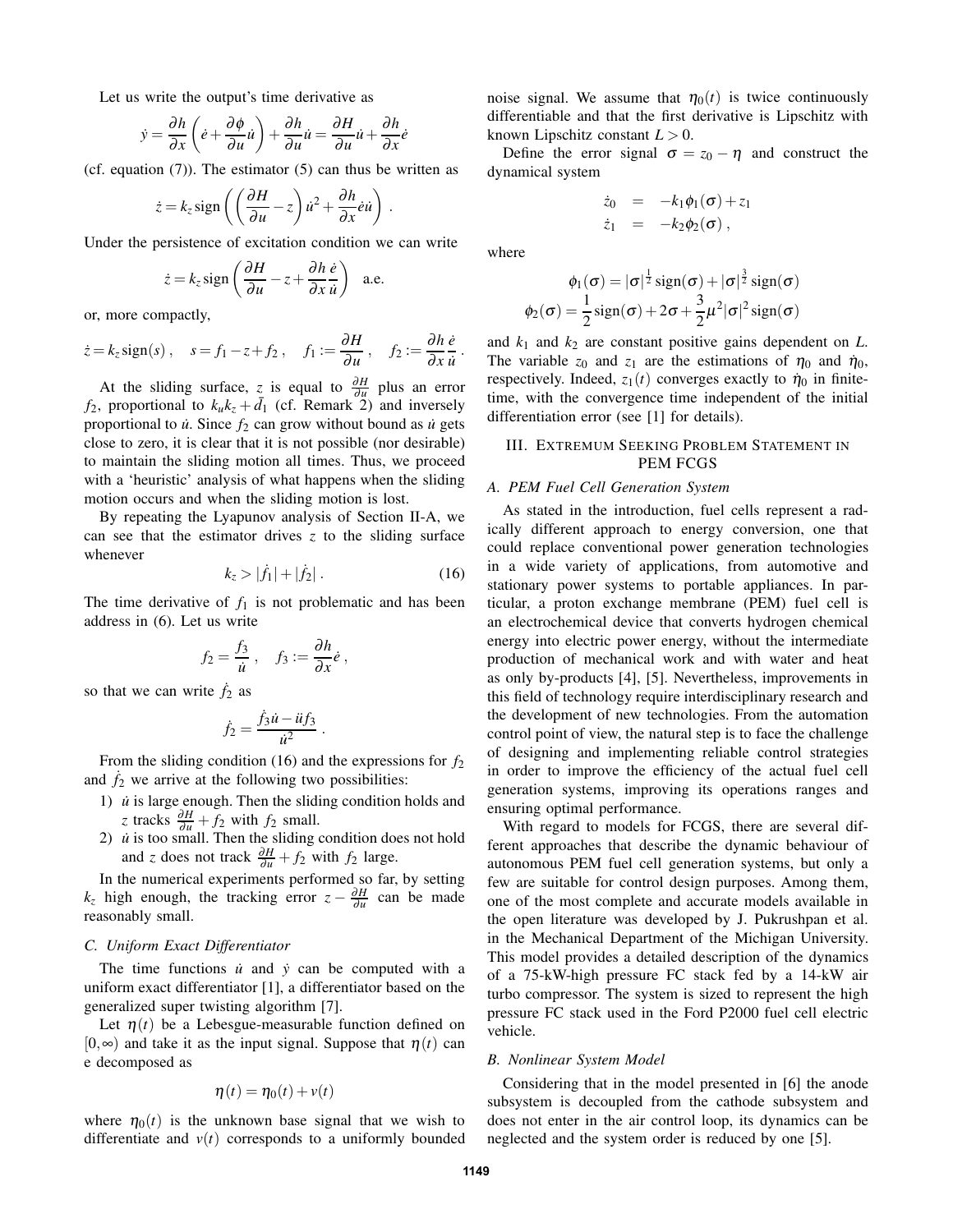As a result of the reduction and rebuilding work performed on Pukrushpan *et al.* model, the following sixth order control design model can be proposed [5]:

$$
\dot{x} = F(x, u, t) = f(t, x) + g(t, x, u)
$$
(17)  

$$
x \in \mathbb{R}^6 \; ; \; u \in \mathbb{R} \; ; \; f : \mathbb{R}^6 \to \mathbb{R}^6 \; ; \; g : \mathbb{R}^6 \to \mathbb{R}^6
$$

with *f* and *g* piece-wise continuous on *t* and sufficiently smooth on *x*:

$$
x = \begin{bmatrix} \omega_{cp} & P_{sm} & m_{sm} & m_{O_2,ca} & m_{N_2,ca} & P_{rm} \end{bmatrix}^T
$$
 (18)

- $x_1 = \omega_{cp}$ : angular speed of the compressor motor that feeds the stack cathode through the supply manifold.
- $x_2 = P_{\text{sm}}$ : total pressure inside the supply manifold, consisting of the sum of the partial pressures of the gases that constitute the air (oxygen, nitrogen and water vapour).
- $x_3 = m_{sm}$ : total mass of air in the supply manifold, consisting of the sum of the instantaneous masses of oxygen, nitrogen and water vapour.
- $x_4 = m_{Q_2,ca}$ : instantaneous oxygen mass in the stack's cathode channels. This state is affected by the oxygen consumed in the reaction, the amount of oxygen coming from the supply manifold and the oxygen mass outgoing through the return manifold.
- $x_5 = m_{N_2,ca}$ : instantaneous mass of nitrogen inside the stack's cathode channels. It only relies on the incoming nitrogen from the supply manifold and the outgoing nitrogen that leaves the stack through the return manifold.
- $x_6 = P_{rm}$ : total pressure inside the return manifold, consisting of the sum of the partial pressures of the gases that constitute the air.

The control input  $u(t)$  is the voltage of the compressor DC motor *Vcp*.

Suppose now that the control problem of  $W_{cp}$  regulation is solved, for instance by the stabilizing Super Twisting controller proposed in [3]. Then, the continuous-time steepest descent algorithm (4) presented in section II, can be tuned to determine the flow reference and find the optimum operating value for each power load *Pload*.

### *C. Minimization Problem*

The objective of the case study is to optimize the hydrogen consumption of the FCGS in every operating condition, minimizing the stack current demand under different load conditions. Note that the consumed hydrogen in the reaction  $(W_H, \text{react})$  is directly related to the stack current  $(I_{st})$ 

$$
W_{H_2,react} = G_{H_2} \frac{nI_{st}}{2F},
$$

where  $G_{H_2}$  stands for the molar mass of hydrogen, *n* is the total number of cells of the stack and *F* the Faraday's constant [6]. Therefore, the optimization procedure can be stated as a the problem of minimizing the real-valued objective function

$$
y = h(x, u) = I_{st} = \frac{P_{load}}{V_{st}} ,
$$

subject to the constraint  $\dot{x} = 0$ , where  $P_{load}$  is the power required by an external load and *Vst* is the fuel cell stack

voltage. Further details of the model, assumptions and operating conditions can be found in [6].

The system efficiency optimization can be achieved by regulating the air mass flow entering the stack cathode. Suppose that a proper low level controller ensures the reference comburent flow, then the load demand will be satisfied with minimum fuel consumption if an efficient flow reference manager is designed. In addition, oxygen starvation could be averted in order to extend the stack lifetime. To this end, the following air flow reference is proposed based on (4):

$$
\dot{W}_{cp,ref}(t) = -\mathbf{1}_{[t_1,\infty)}(t) \cdot k_u z(t) + d(t) , \qquad (19)
$$

where  $z(t) \in \mathbb{R}$  is an estimate of  $\frac{\partial H}{\partial u}$  at time *t* and  $k_u =$  $4 \times 10^{-7}$  is the algorithm gain for the current system. A sinusoidal ditter signal  $d(t)$  was applied in order to ensure persistent excitation for the estimator (5).

# *D. PEM FCGS Operation Ranges and Minimums of Hydrogen Consumption*

The steady state map of the analysed system (static relationship between  $W_{cp}$  and  $I_{st}$  at different power loads) is depicted in the following figure:



Fig. 3. Steady-state analysis of the system performance in different load conditions

Notice that low air mass flows implies low stack voltage and, hence, higher stack current in order to keep *Pload* constant. At the same time, a higher air mass flow would require a higher compressor current, increasing *Ist* . Thus, if continuity holds, there must be a minimizing value of air mass between the two extrema of air mass flow.

#### IV. SIMULATION RESULTS

### *A. Algorithm Performance*

In this section, the FCGS performance is evaluated under the action of the extremum seeking supervisor control (19). Then, the features of the designed algorithm are examined through simulation tests, which aim to demonstrate its nominal tracking performance. To this end, a series of power loads (ranging from 15 kW to 40 kW) were chosen in order to illustrate the air regulation performance in a wide range of operation (Fig. 4).

Note that abrupt and significant changes in the amplitude of the load demand (*Pnet*) were considered to test the proficiency of the algorithm under exacting operating conditions.